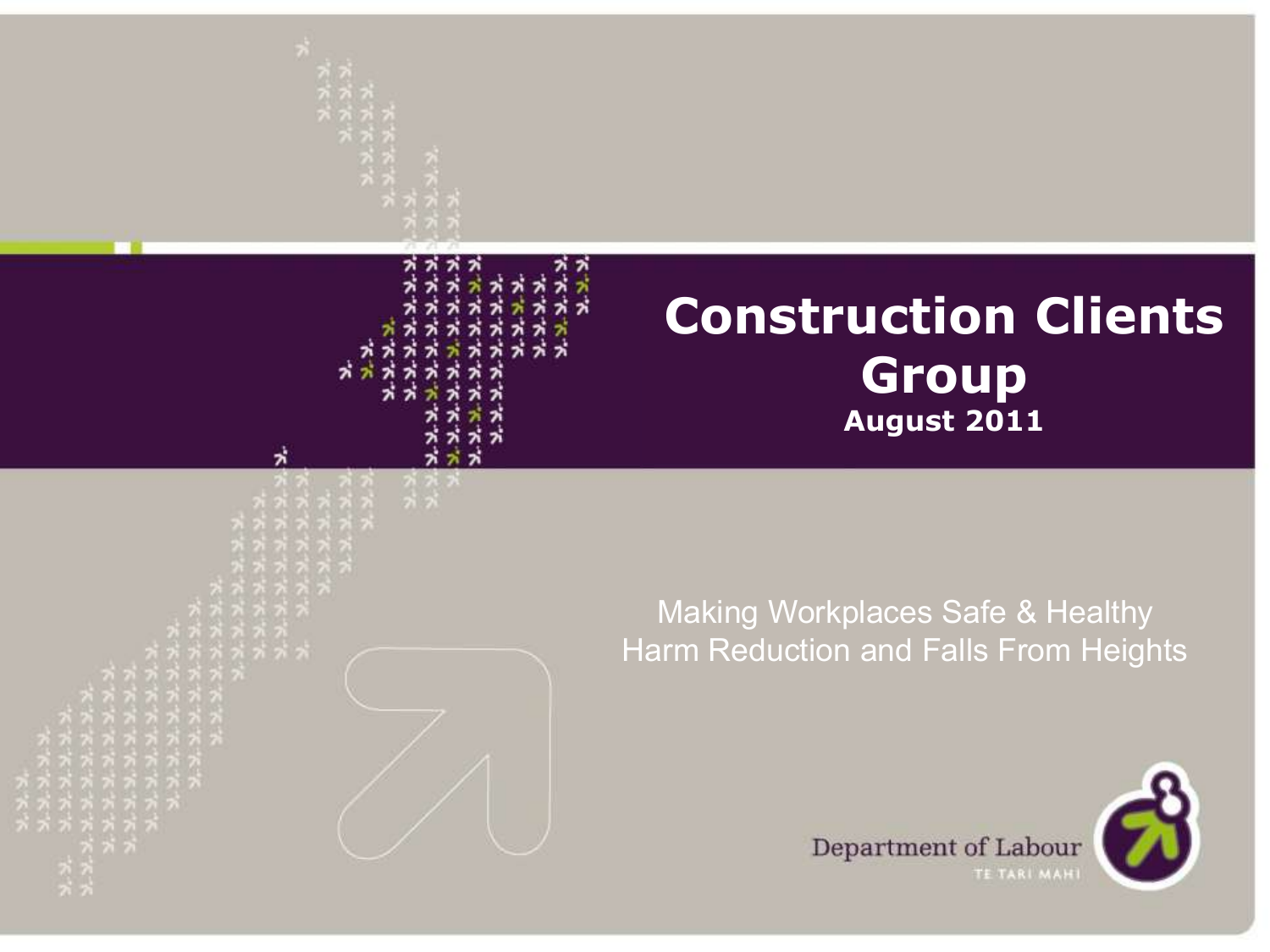# **Overview**

- **Health & Safety in New Zealand**
- **Harm Reduction Programme**
- **Why Falls from Heights**
- **The Approach**

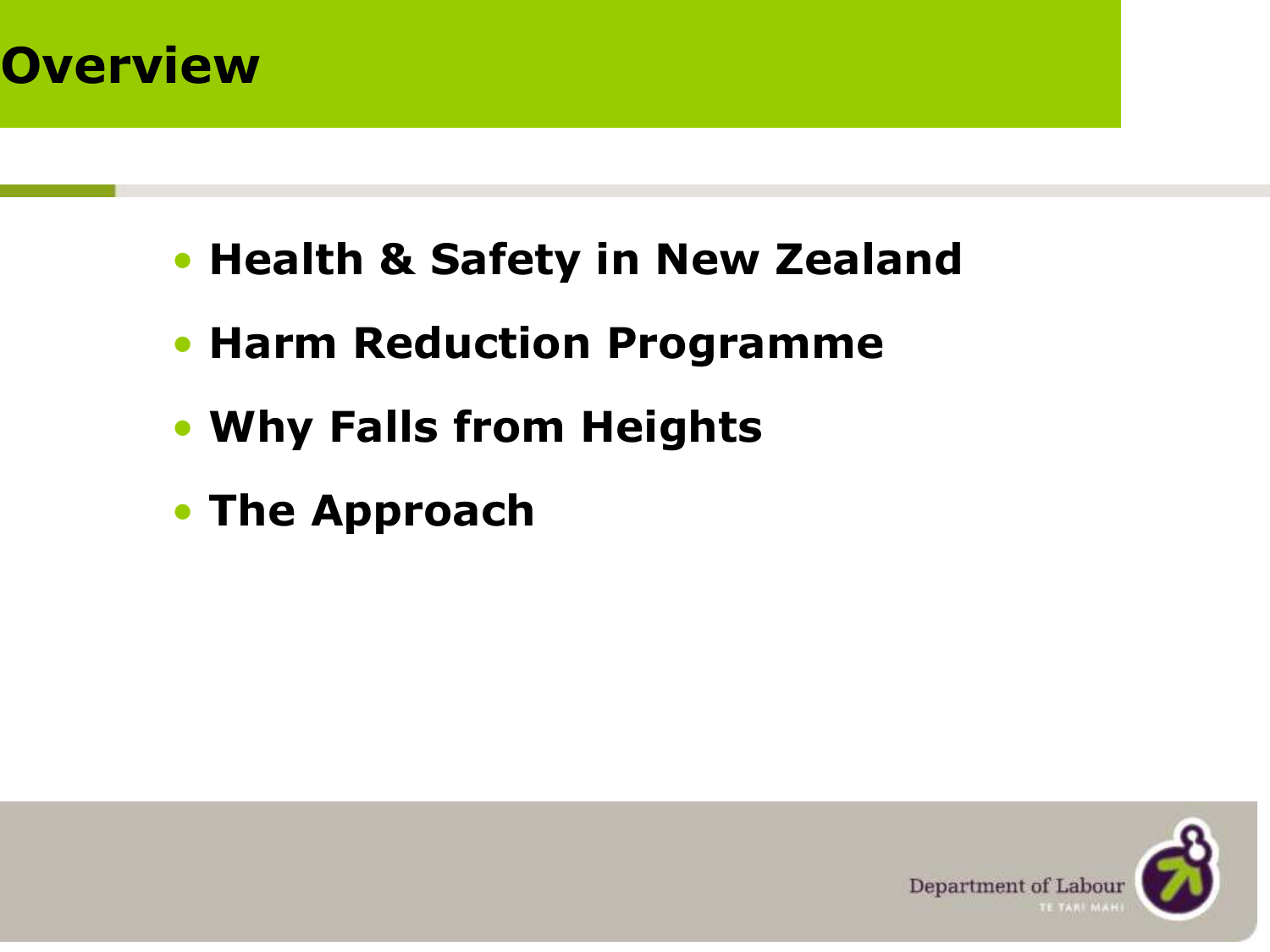#### **Health and Safety In New Zealand**

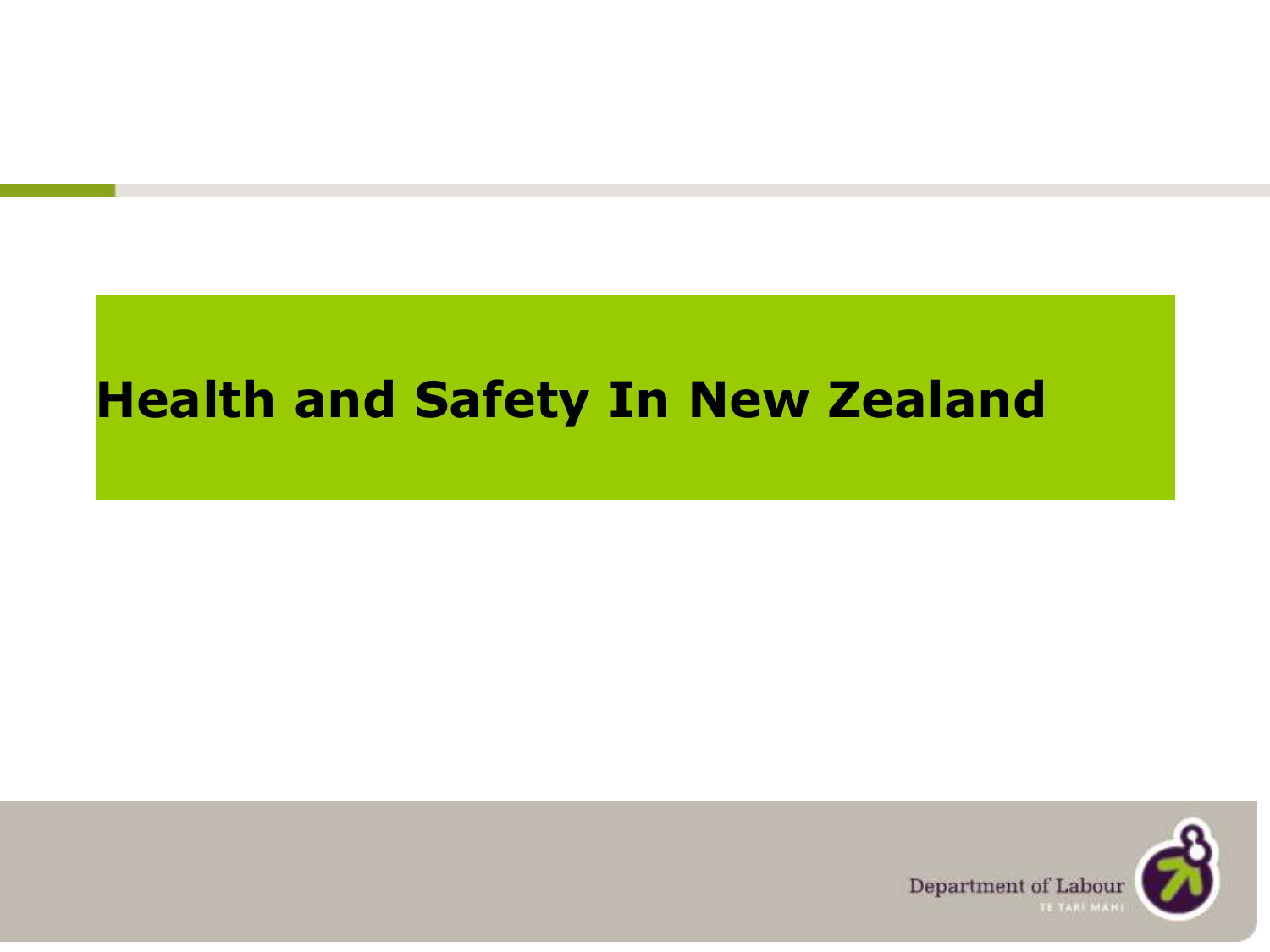#### **New Zealand needs to do better…**

- Workplace accidents costs New Zealand an estimated **\$16 billion** a year
- Workplace injuries are **killing** about **100 people** a year
- More than **700 people** die **prematurely** from work-related illness or disease every year
- More than **200,000 people** are seriously harmed every year, requiring them to make an ACC claim
- Construction, agriculture, forestry, manufacturing and fishing consistently have above average fatal and major injury rates, these sectors account for **37% percent** of all ACC claims

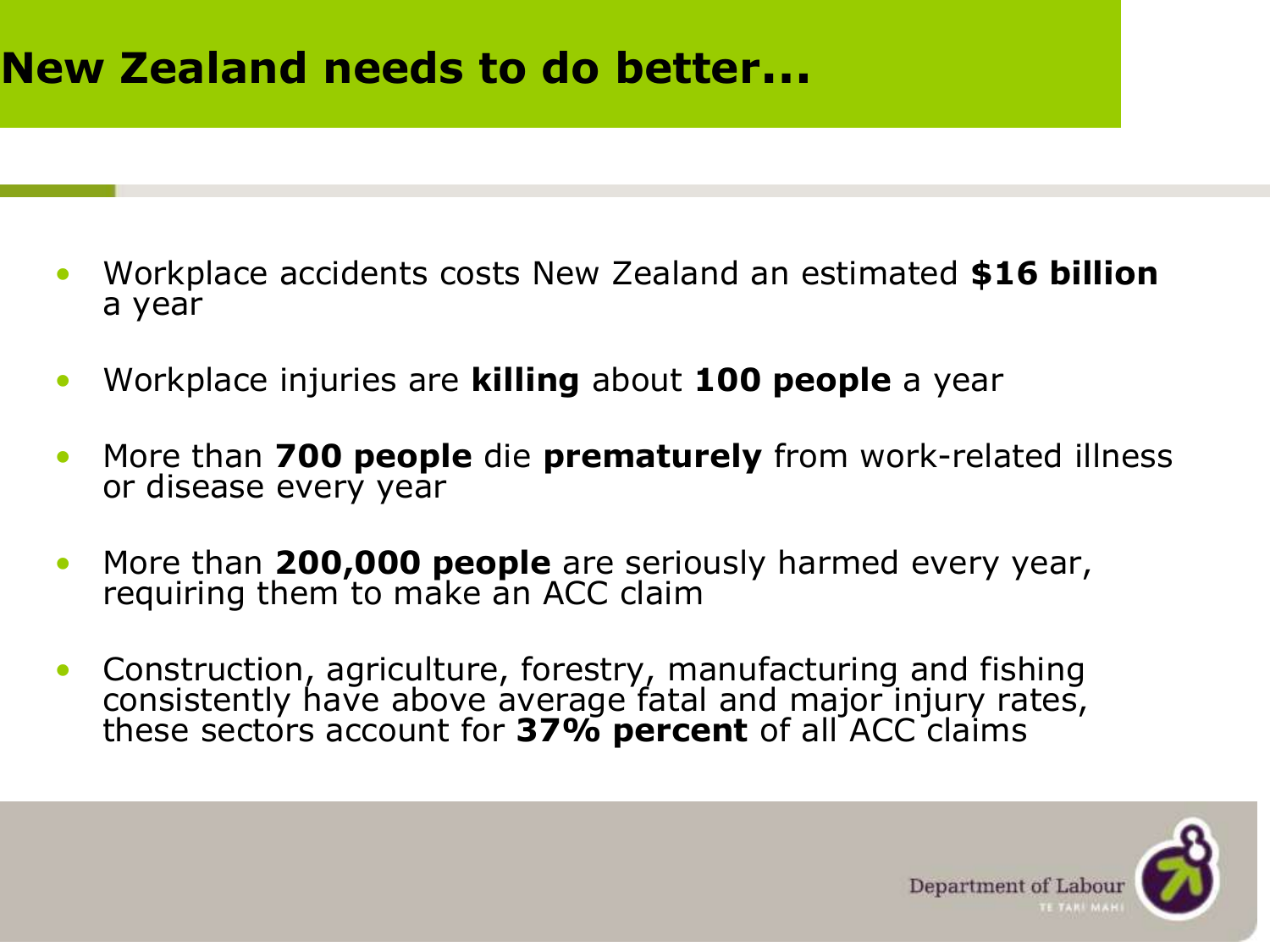Three common causes of fatal injury account for almost half of all the fatalities:

- **Hit by a falling object (tree felling represented** 13%**)**
- **Hit by a moving object (farm vehicles accounted for** 23%**)**
- **Falls from height (48% occurred in the construction sector)**

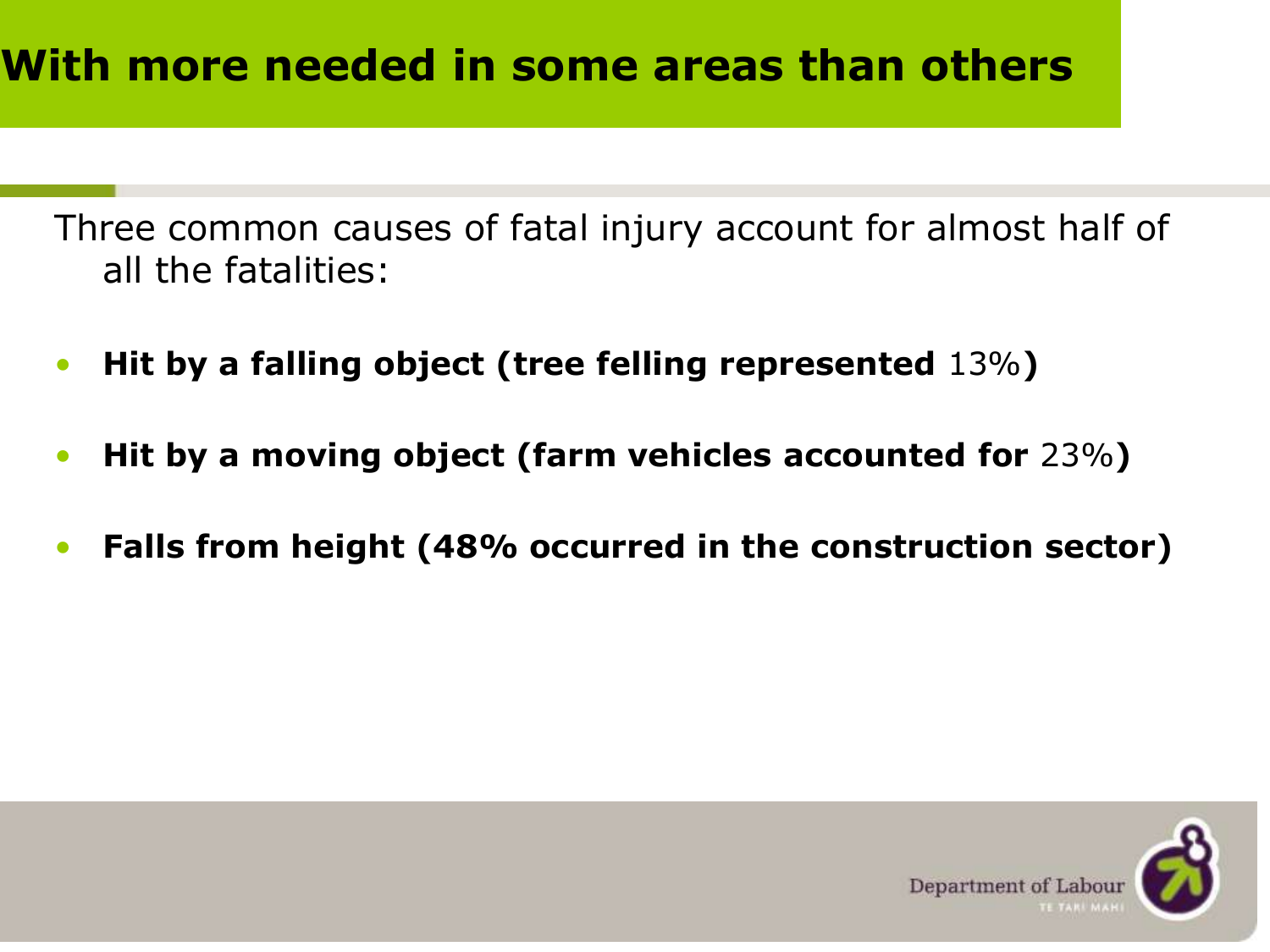#### **Department of Labour Harm Reduction Programme**

- Moving from reactive to proactive
- Selecting and understanding important problems
- Designing tailor made interventions and tools, including targeted and credible enforcement
- **Three known harms we are tackling**:
	- $\triangleright$  Quad bike use in agriculture
	- $\triangleright$  Falls in construction
	- Carbon monoxide poisoning

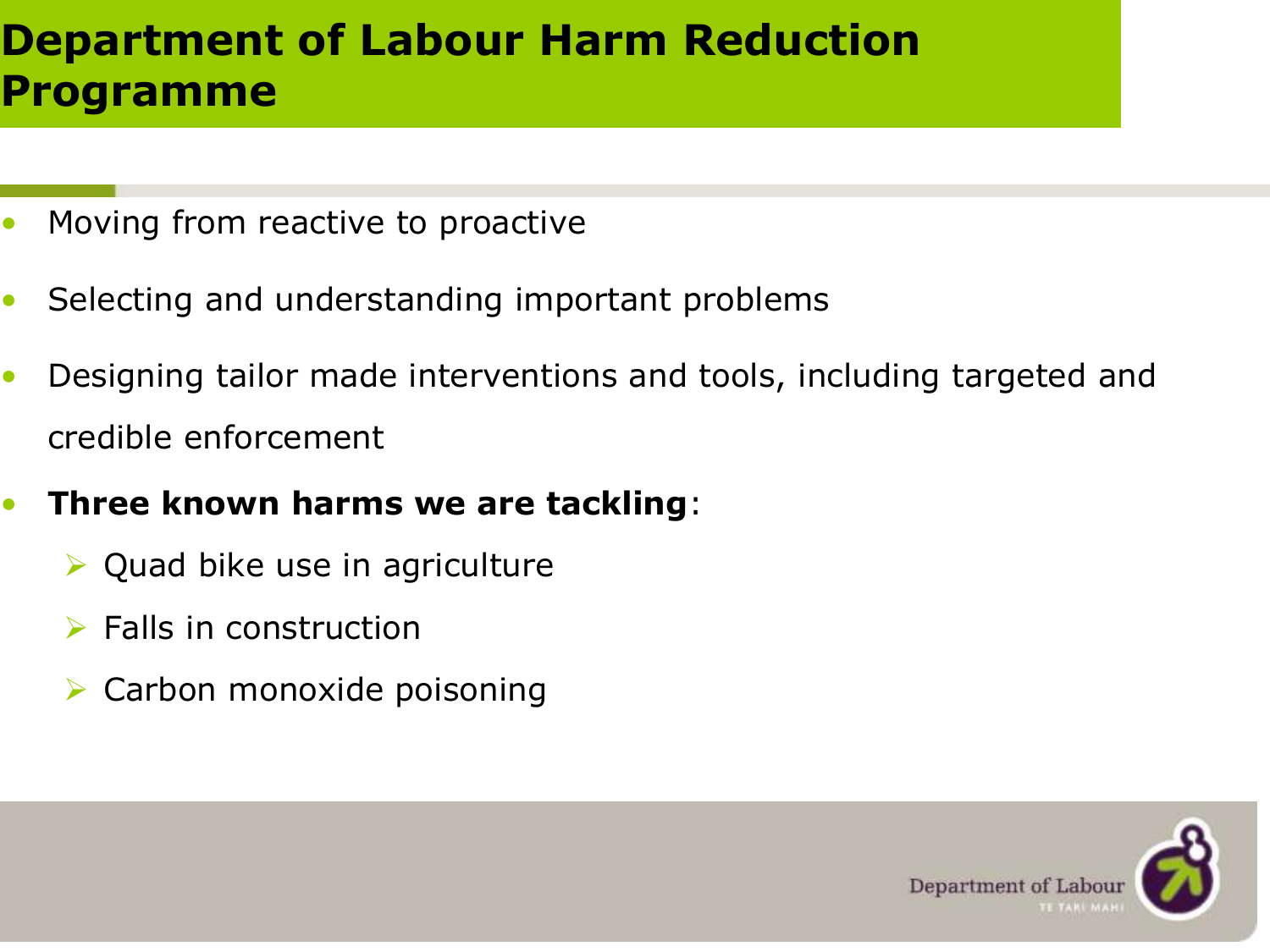### **Lessons Learned from practice**

- Clear, evidence-based understanding of the problem is critical
- Coordinated stakeholder engagement is foundational
- Health and safety isn't a vending machine different problems require different approaches
- Patience is required  $-$  the problems selected are not 12 month initiatives

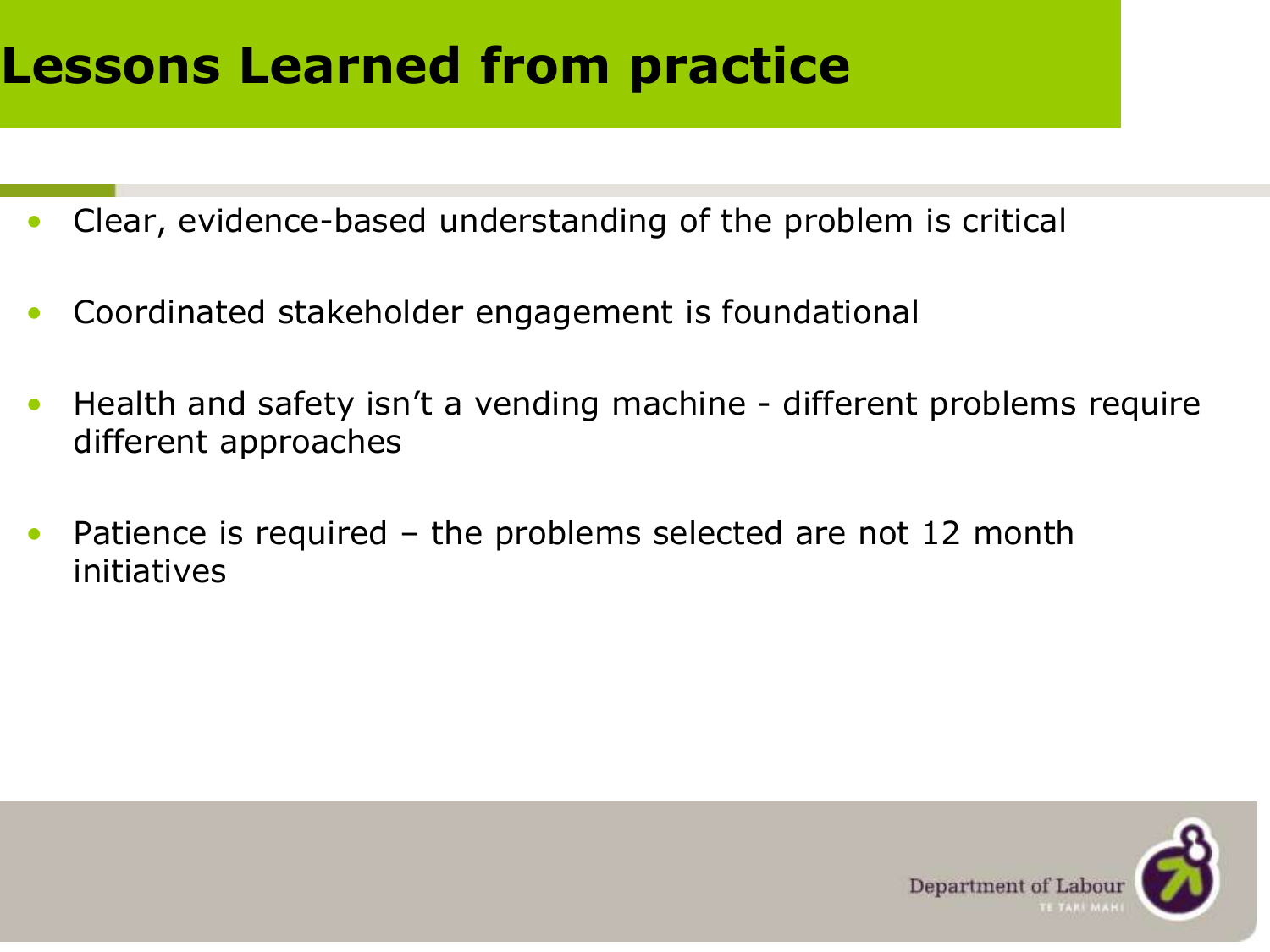#### **Health and Safety In Construction**

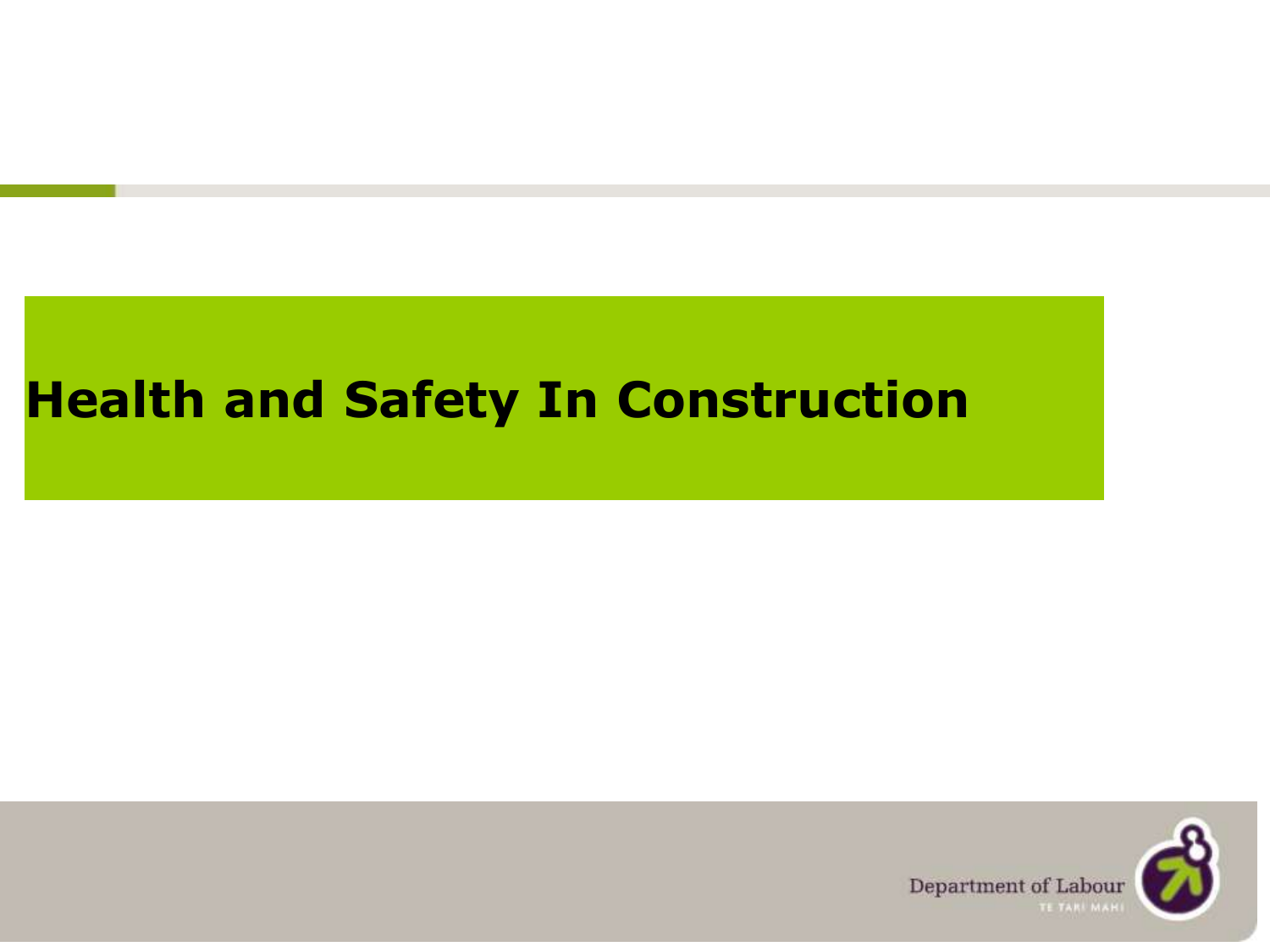Construction has:

- the highest rate of fatalities
- third highest rate of injury
- an upward trend of fatalities per 100,000 FTEs

Annually, falls account for an ongoing ACC cost estimated at **\$24 million** per annum

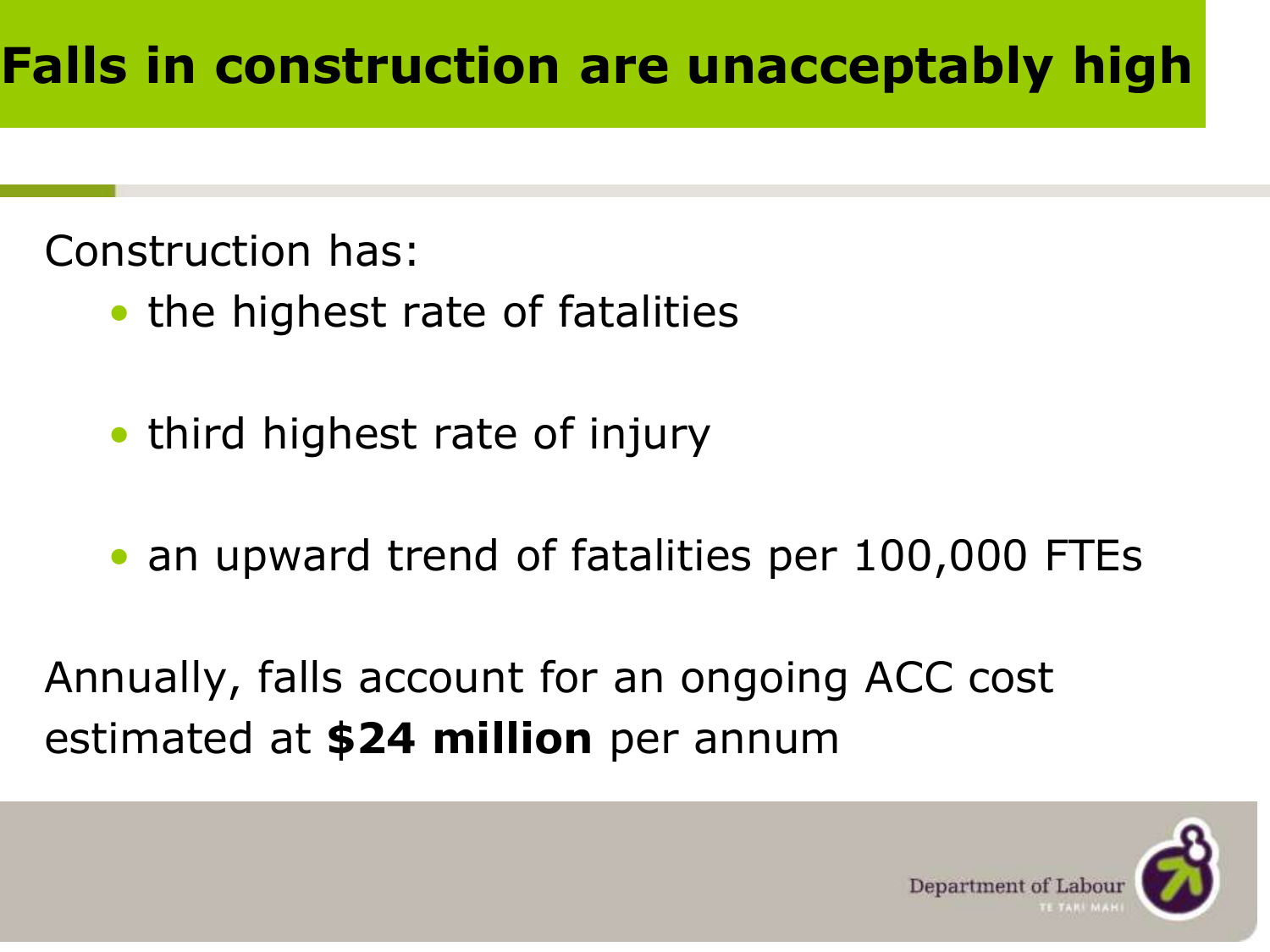#### **Workers are falling off…**

- Ladders (over 30% in residential & commercial)
- Roofs (22% in residential)
- Planks and platforms (15% in residential)
- Scaffolding (19% in commercial)

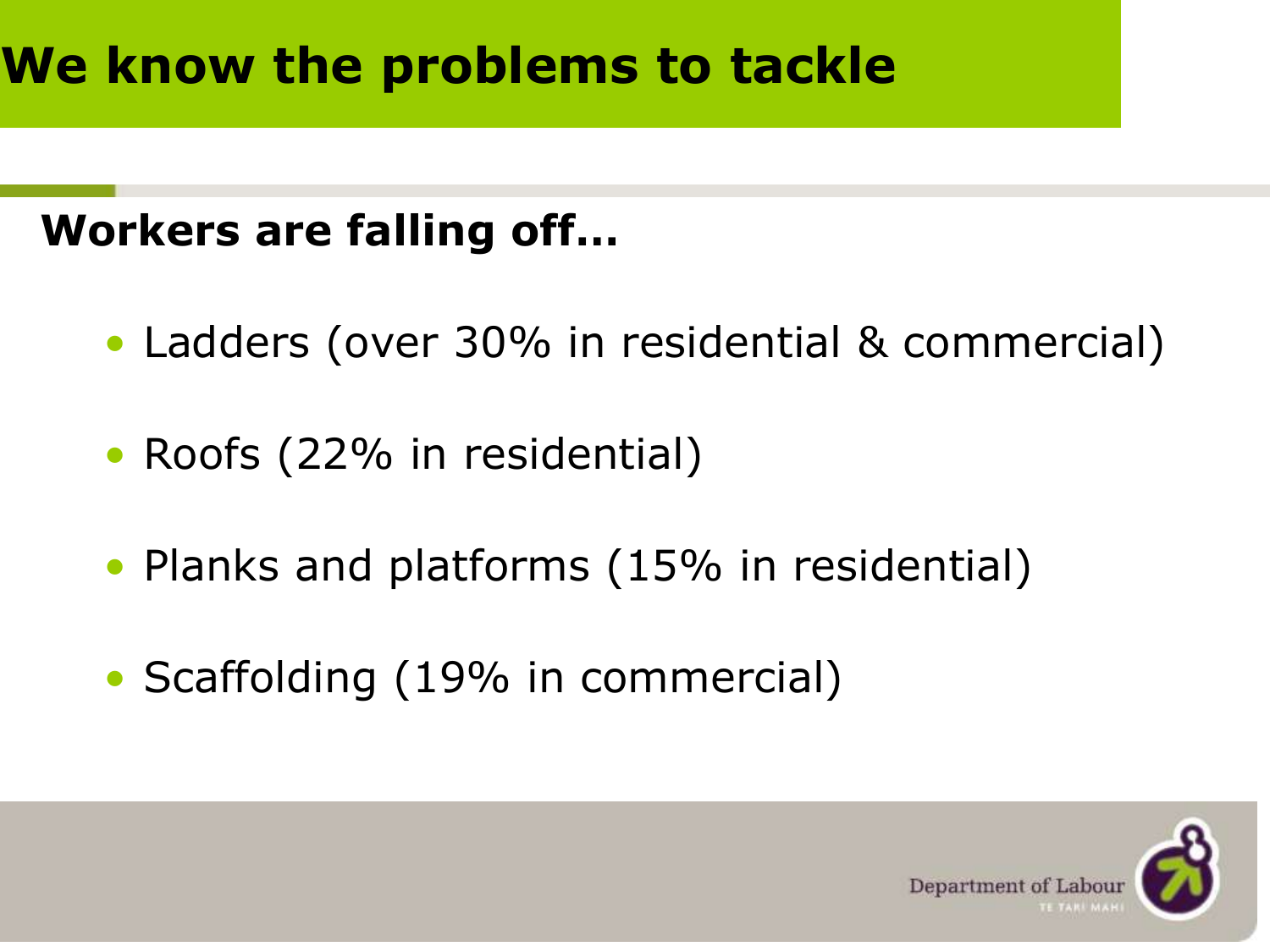# **Why focus on ladders and falls from roofs?**



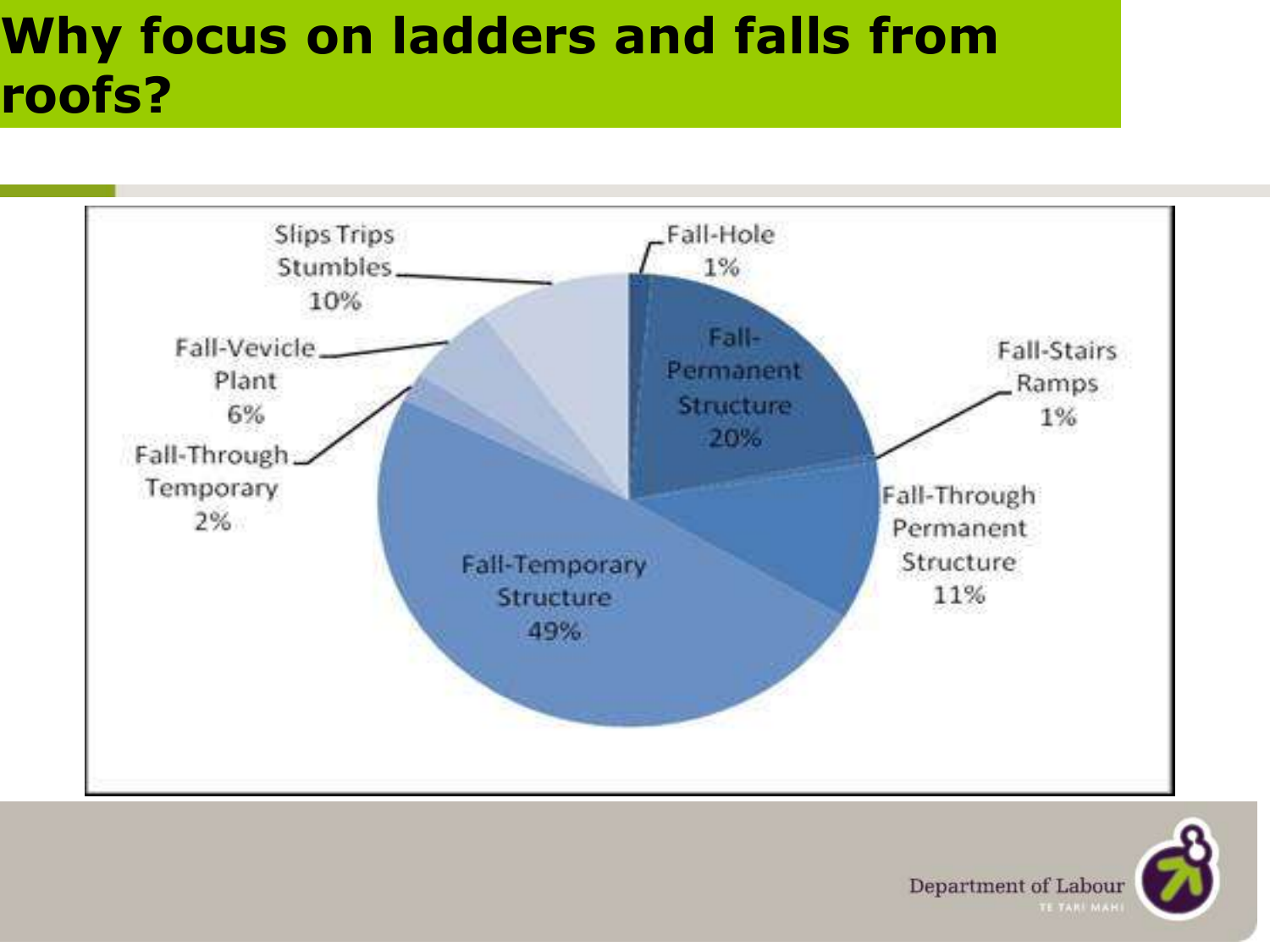# **Why focus on falls under 3m? Why focus on falls under 3m?**



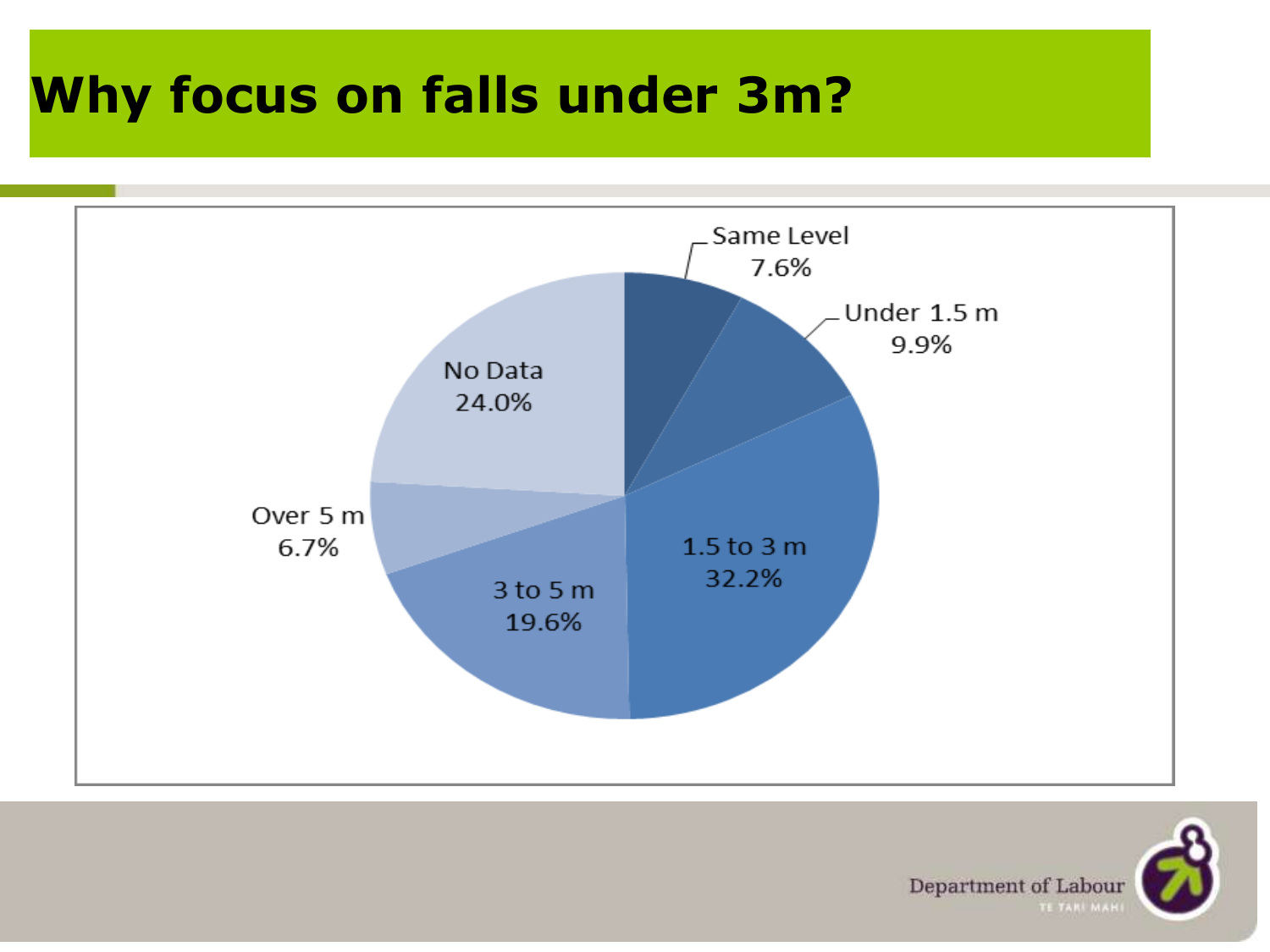### **Why look at principals and contractors?**



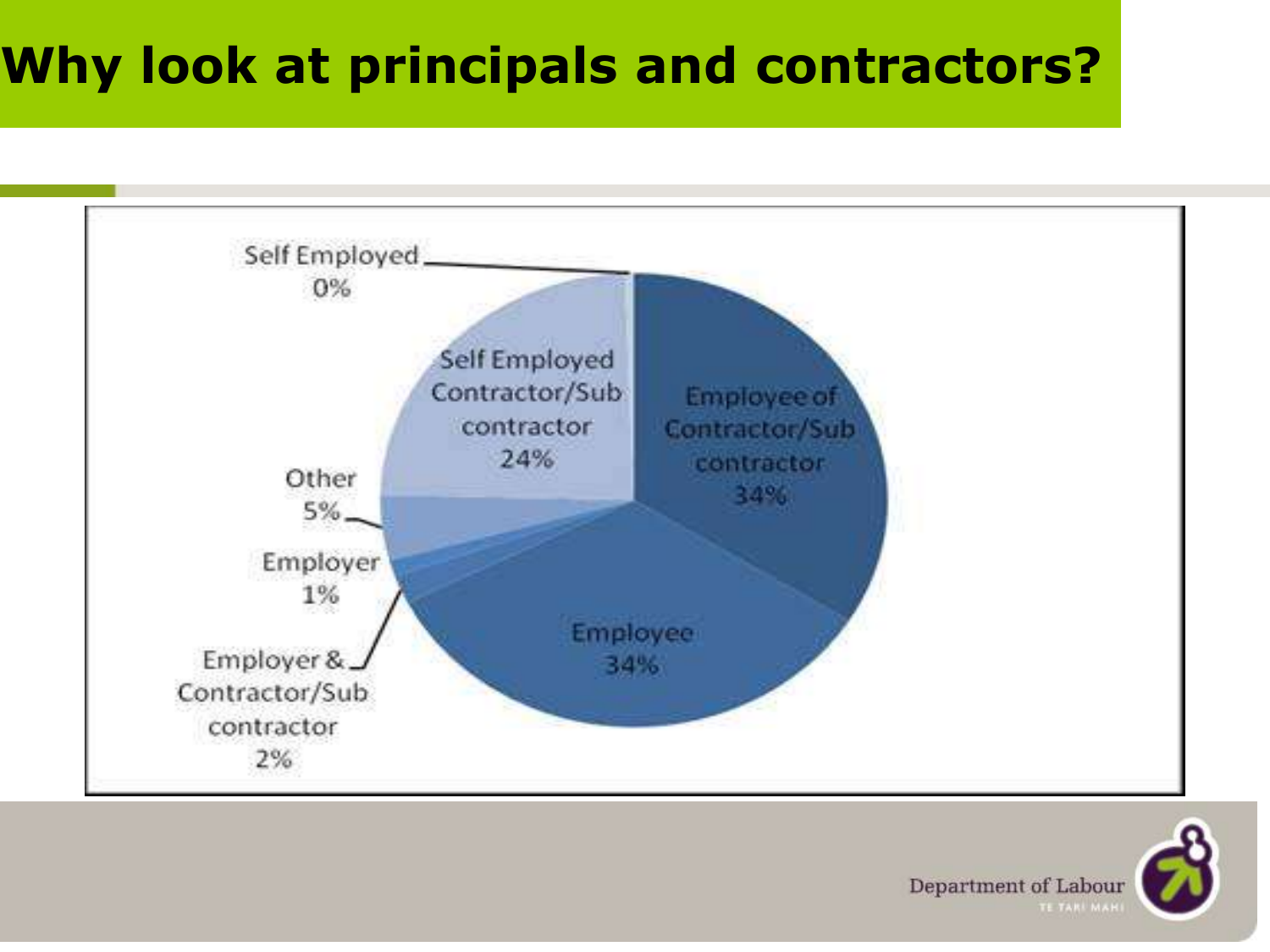#### **Why focus on these trades?**



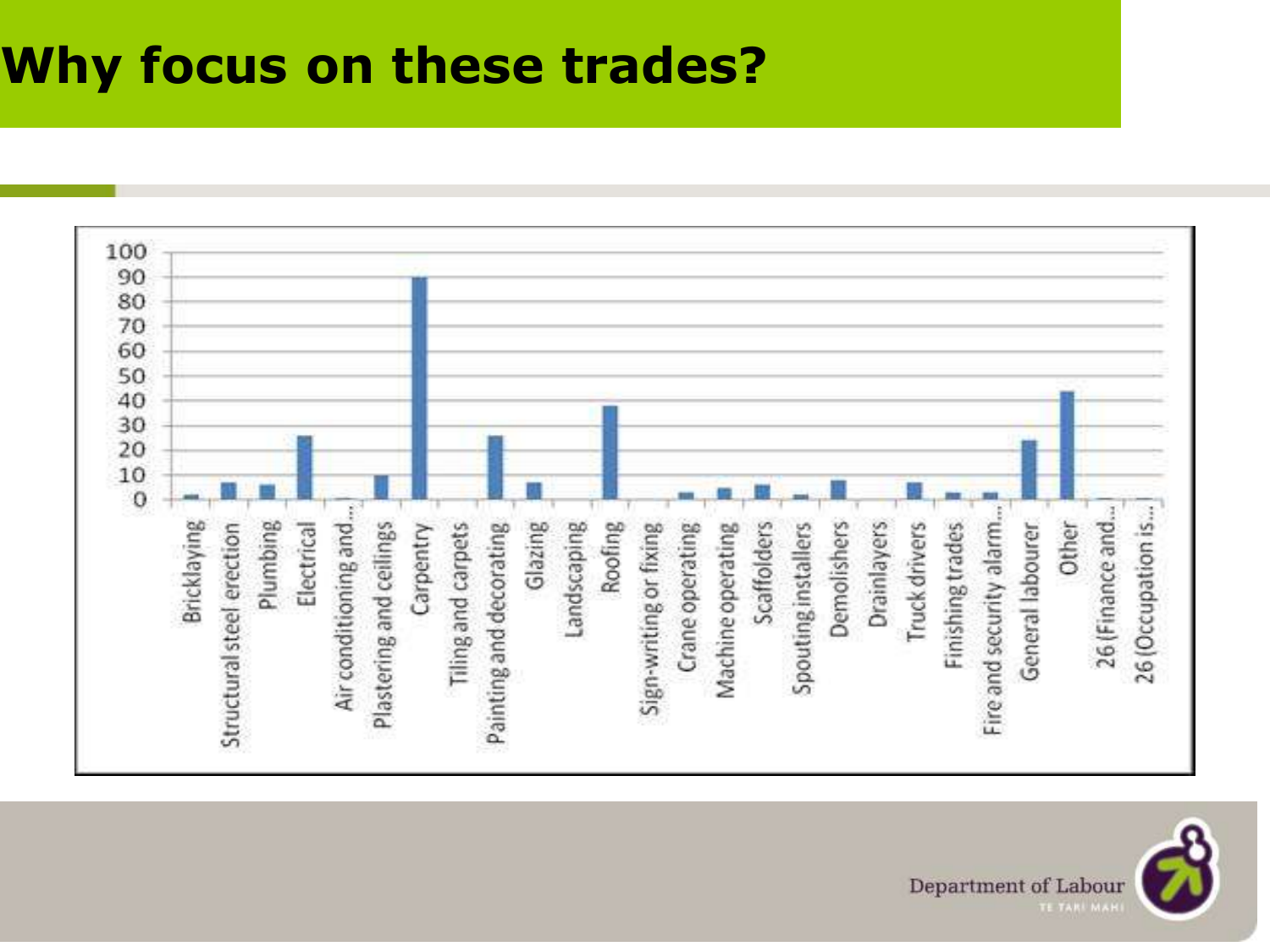#### **Too many people fall off ladders, and from roofs less than 3 metres**

- The largest victim groups were builders, roofers and painters & decorators
- Falls from ladders, off and through permanent structures (i.e. roofs) accounted for 80% of serious harm notifications
- 55% of serious harm notifications involved a fall from under 3 metres

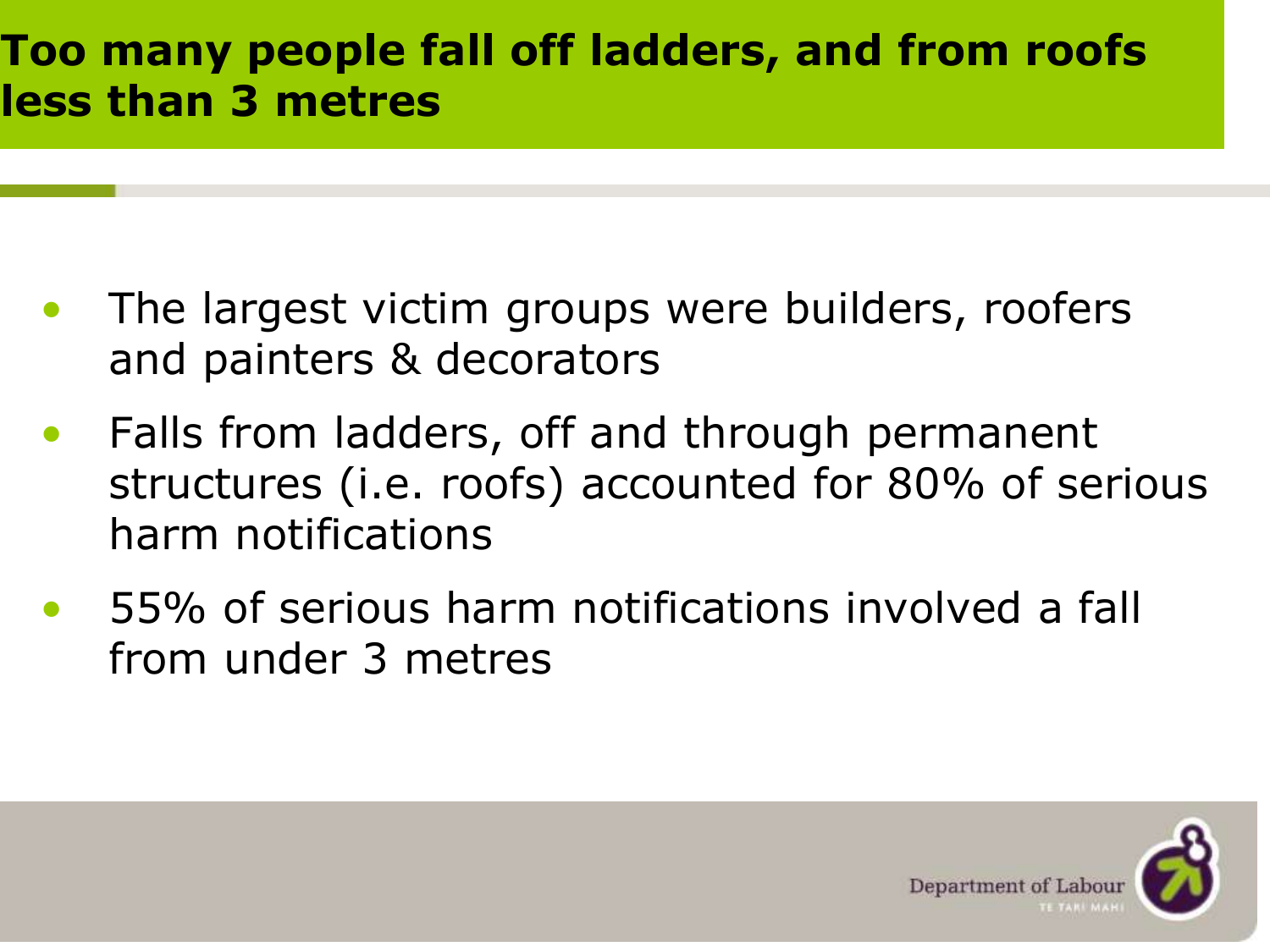# **Contributing factors**

- Confusion about health and safety responsibilities and accountability across clients, contractors and subcontractors
- Perceived confusion on the legal requirements for safety standards working under 3 metres, and height safety standards generally
- A perceived sense that commercial pressures squeeze out safe planning, design and equipment selection
- A belief that non-compliance won't be detected.

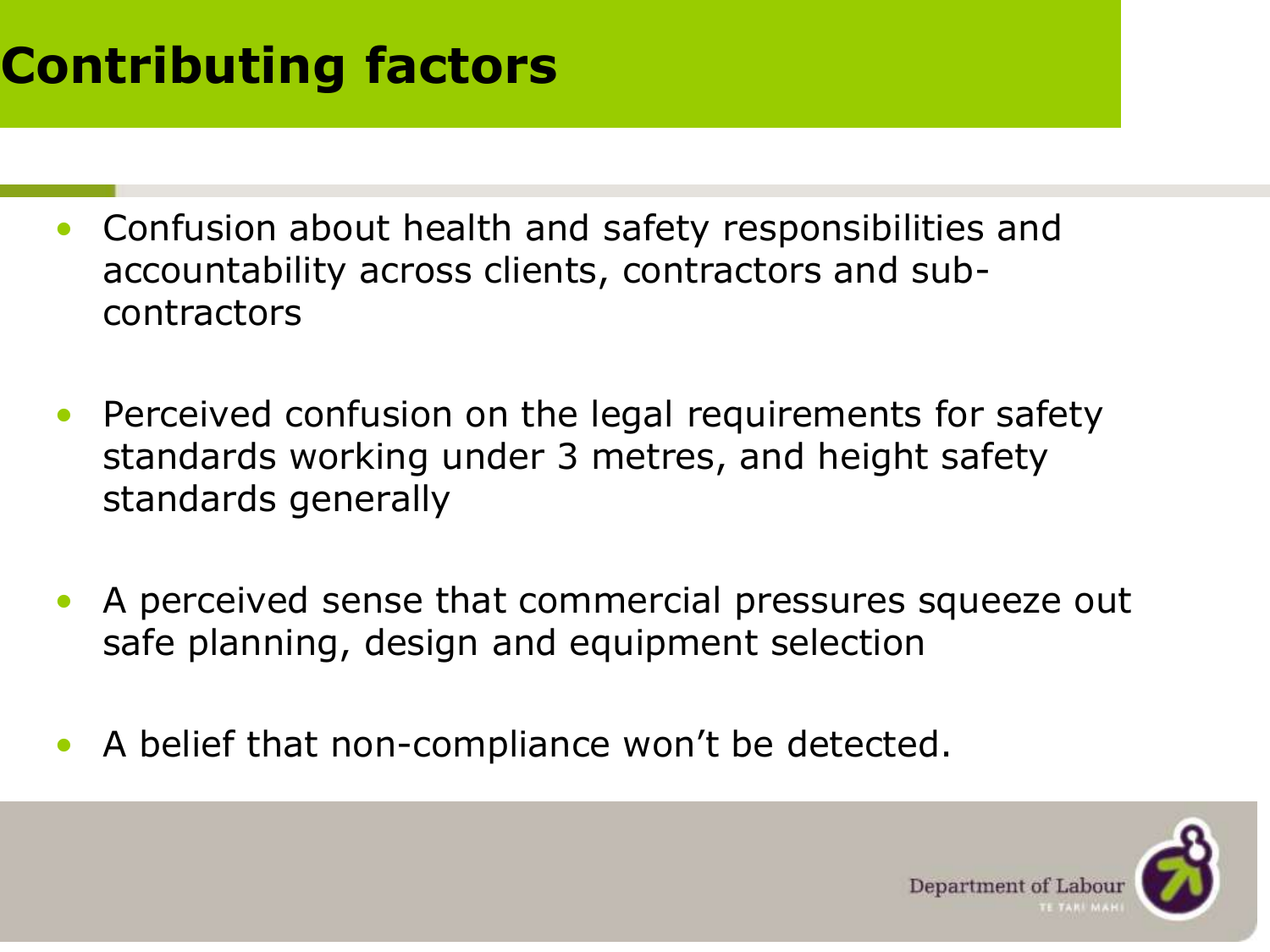# **Different problem…different response**

Tackling falls will involve different tools and approaches:

- Working up the **supply chain**
- Ensuring Department **presence on worksites**
- Working with the **leading performers**
- Supporting the new **Construction Safety Council**
- Delivering on the **Construction Sector Action Plan**

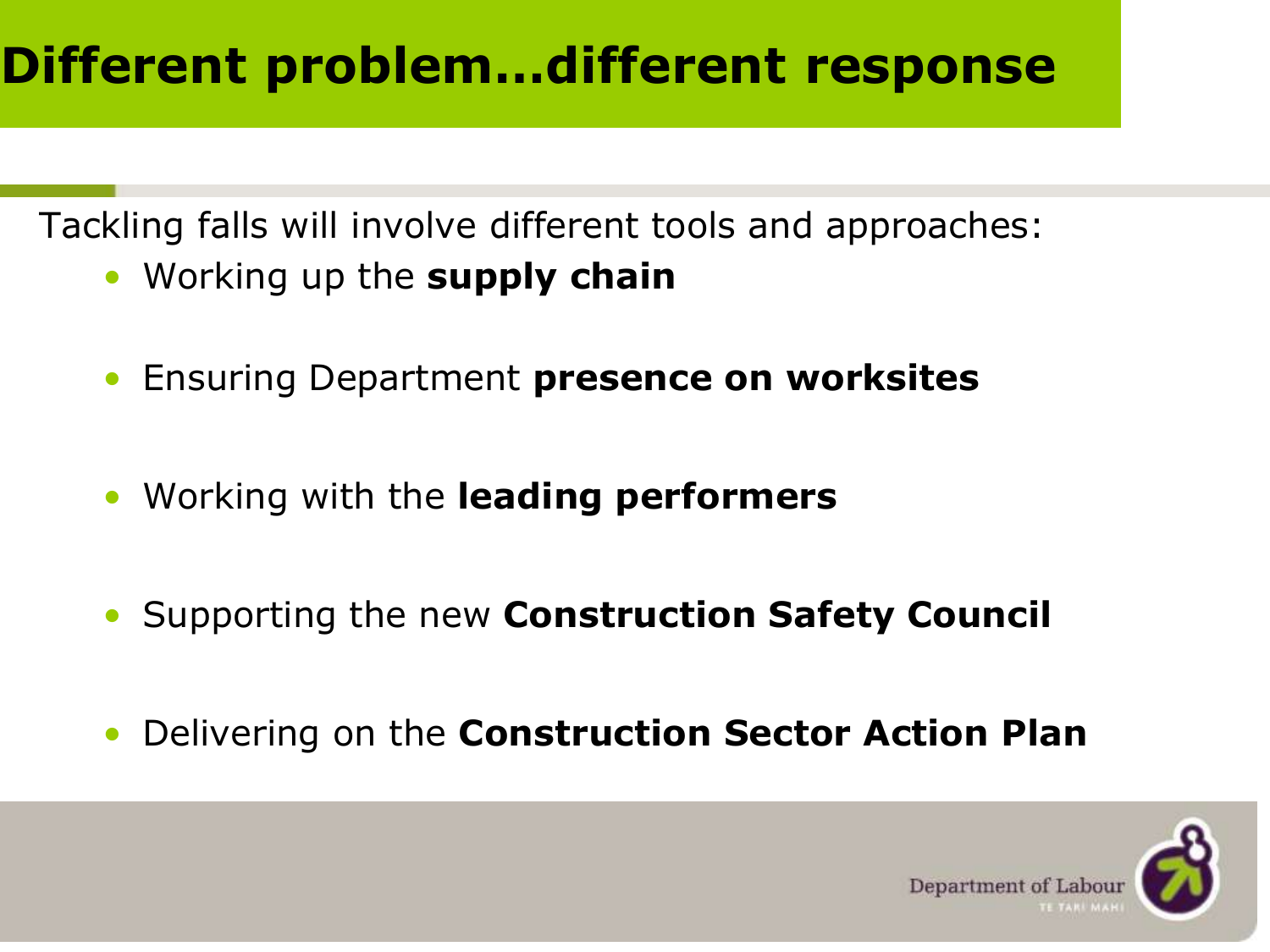# **Approach**

| <b>Intervention</b>                         | <b>Strategy</b>                                                                                                                                                                                | Impact                                                                                                                        |
|---------------------------------------------|------------------------------------------------------------------------------------------------------------------------------------------------------------------------------------------------|-------------------------------------------------------------------------------------------------------------------------------|
| Hearts and<br><b>Minds</b>                  | Make clear the legal, human and<br>financial risk of falls under 3 metres<br>on the Worksite and to Principals<br>and Sector leaders                                                           | Raise awareness of the need to<br>change behaviour.                                                                           |
| <b>Targeted</b><br>Information<br>Provision | Clear and concise information to<br>support industry safe practice at the<br>Worksite and better safety planning<br>and accountability by Principals                                           | Increase understanding of who, how<br>and what to change through<br>information and education.                                |
| Targeted<br>Enforcement                     | Increased enforcement activity<br>focussed on Worksite audience and<br>events plus Principals to<br>demonstrate that non-compliance<br>will be detected and relevant action<br>will be taken   | Evidence of best practice increases<br>with enforcement visibility and<br>action.                                             |
| <b>Sector Pressure</b>                      | Create sector pressure to consider<br>safe work at heights across the<br>construction supply chain, from<br>planning to build and including<br>issues of procurement and quality<br>assurance. | Business systems prepare for and<br>manage safe working at heights<br>expectations, including performance<br>accountability.  |
| <b>Strategic</b><br><i>Intelligence</i>     | Develop mechanism to capture,<br>analyse and share problem<br>definition and project performance<br>data                                                                                       | Increased knowledge and<br>understanding of the problem and<br>reaction to intervention to inform<br>ongoing project activity |

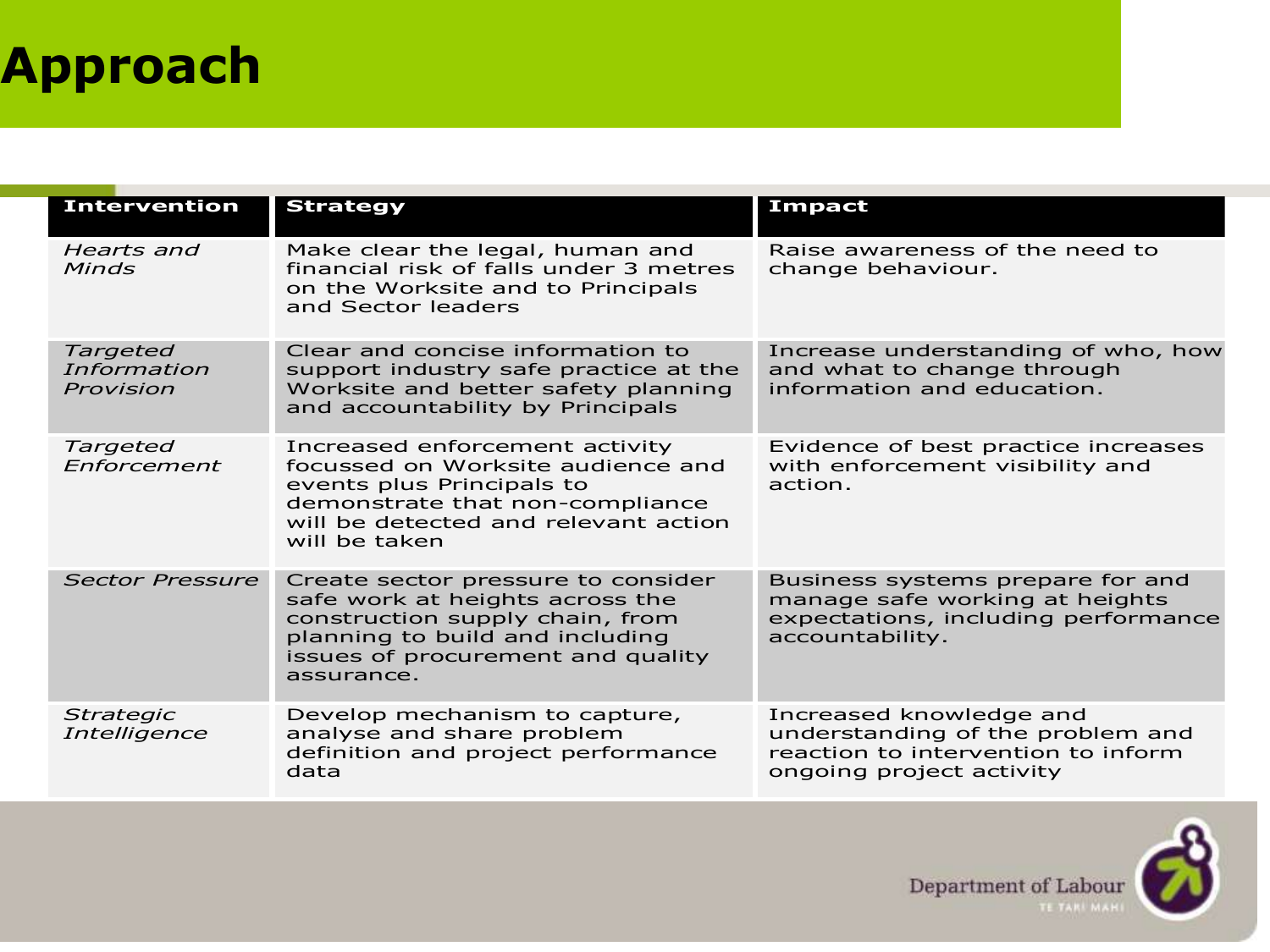### **What will these activities look like?**

- Information and guidance for safe work with ladders and on roofs will clarify…
	- what safe looks like
	- how to do it
	- why it's important (legal, financial, emotional)
	- what to expect from DoL
- Information will be appropriate for the audience i.e. illustrations vs. text

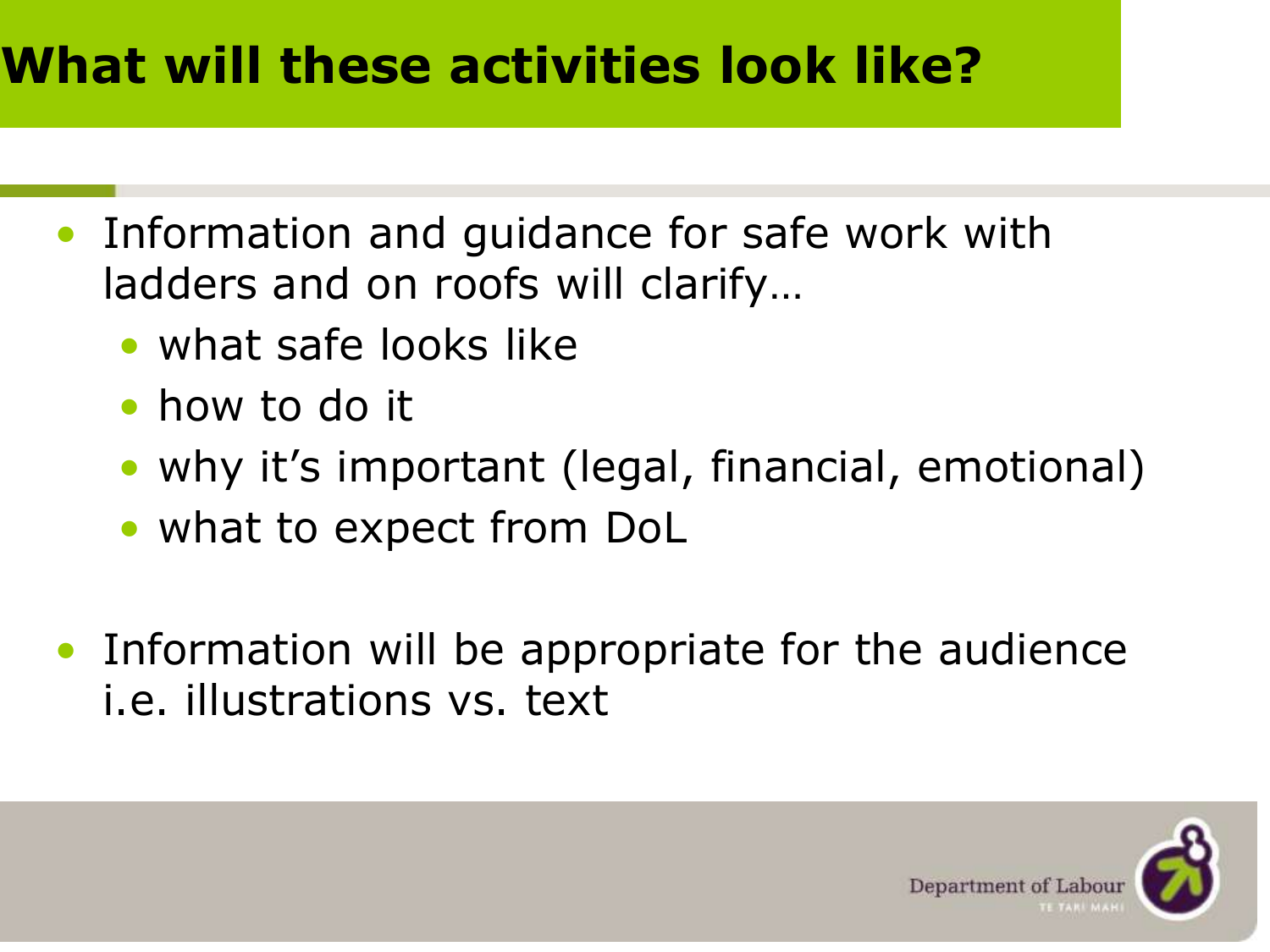Enforcement will be:

- targeted initially on workplaces known to DoL and ACC
- firm with ladders from the outset
- increasingly firm on working on roofs as awareness of expected practice increases
- Supported by agreed enforcement policies for consistency
- Principal's duties to prevent falls
	- direct engagement will be based on work site assessments
	- detected non- compliance will result in principal/s engagement.
	- initially focused on awareness raising and information provision

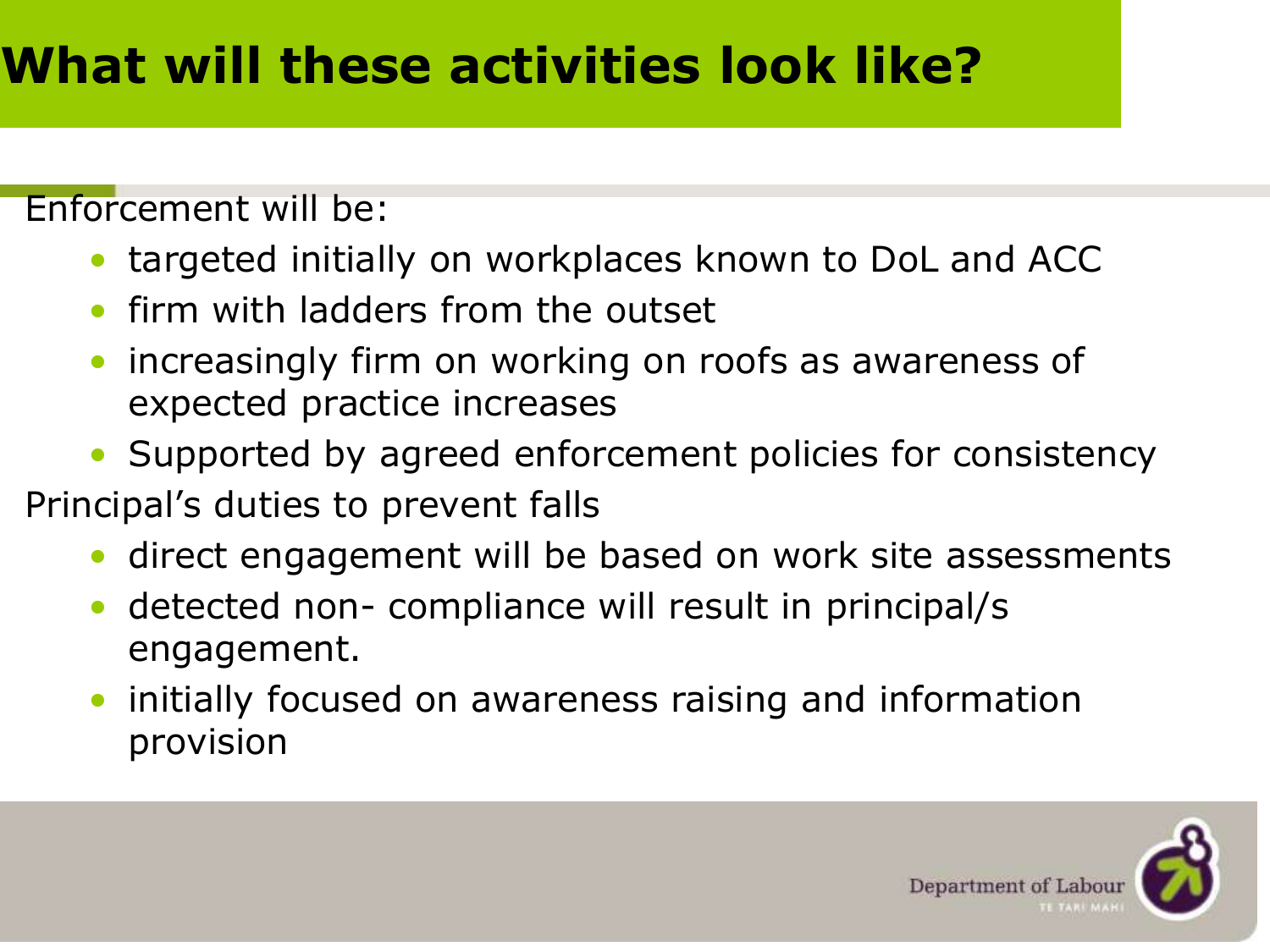#### **Access Health and Safety Information – DOL Website**